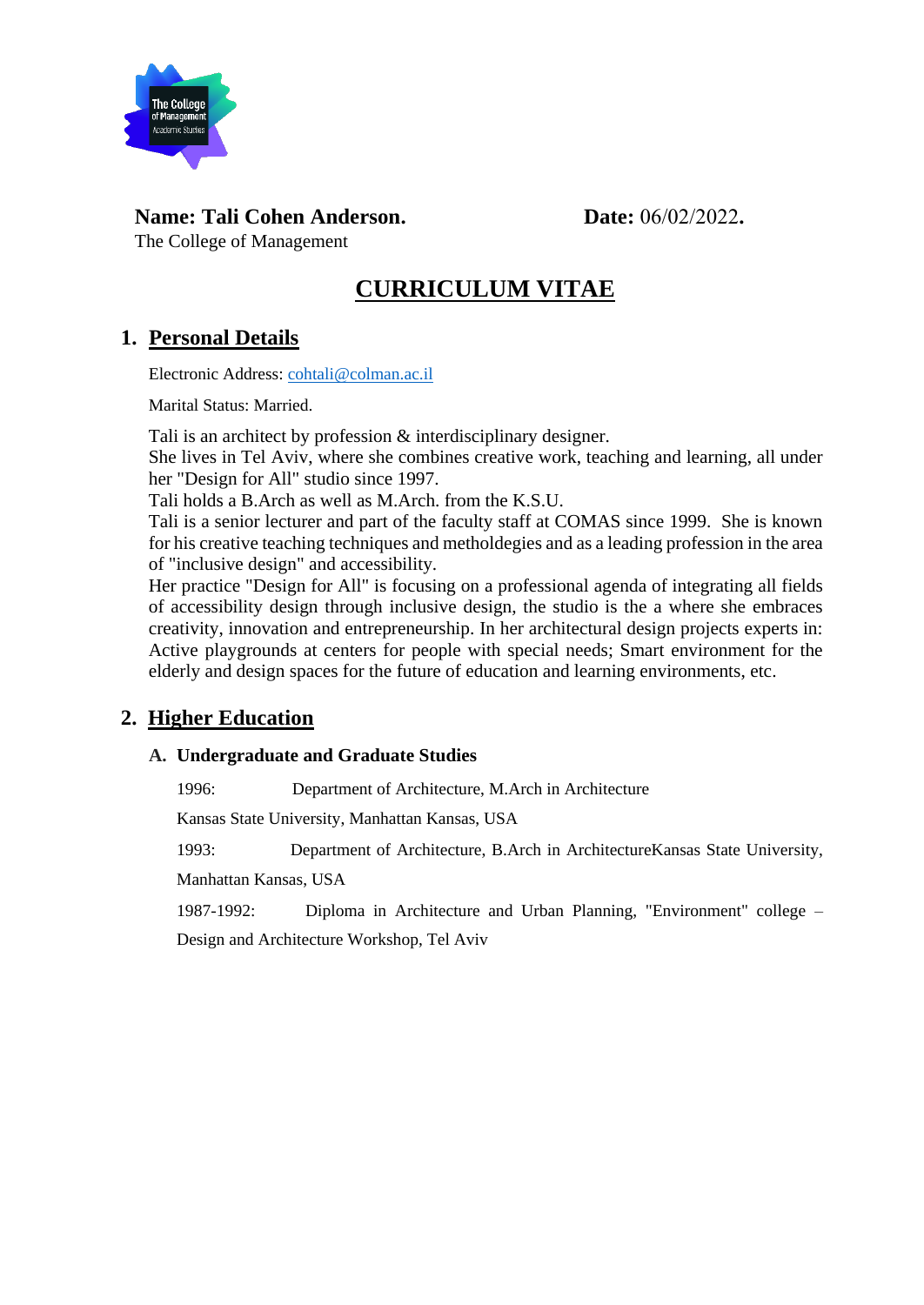

# **4. Offices in Academic Administration**

(2010-present) School of Design and Innovation, The College of Management Academic Studies Head of Accessibility Promotion

(2010-present) Member of Teaching Committee

(2010-2011) Member of Ethics Committee, Department of Interior Design

Staff Representative, Interdisciplinary Program for Excellence (2010)

## **6. Participation in Conferences**

#### **A. Active Participation**

|             | <u>Atuve i alutipatibil</u>                                                                                                   |                                   |                                                                            |                                                                                                                                                                            |                                                                   |
|-------------|-------------------------------------------------------------------------------------------------------------------------------|-----------------------------------|----------------------------------------------------------------------------|----------------------------------------------------------------------------------------------------------------------------------------------------------------------------|-------------------------------------------------------------------|
| <b>Date</b> | <b>Name of Conference</b>                                                                                                     | Scholarly/<br><b>Professional</b> | <b>Place</b>                                                               | Subject of<br>Lecture/Di<br>scussion                                                                                                                                       | Role                                                              |
| 2012        | Design and Architecture<br>in Movement - New<br>Trends                                                                        | Professional                      | Avenue<br>Congress<br>Center,<br><b>Airport City</b>                       | Design and<br>Architecture<br>in Movement<br>$-$ New<br>Trends                                                                                                             | initiating, leading,<br>organizing and<br>steering committee      |
| 2013        | Accessible and Green<br>Pilgrimage                                                                                            | Professional                      | Jerusalem                                                                  | Mapping<br>Accessible<br>and Inclusive<br>Playgrounds<br>$-\ln$<br>Jerusalem                                                                                               | Participant/sterring<br>committee                                 |
| 2013        | Include Asia 2013-<br>Global Challenges and<br>Local Solutions in<br><b>Inclusive Design</b>                                  | Professional                      | Design<br>Centre<br>Hong Kong,<br>China                                    | Inclusive<br>Playscapes<br>for Children<br>in Jerusalem-<br>from Global<br>to Local<br>Inclusive<br>Playscapes<br>for Children<br>in Jerusalem-<br>from Global<br>to Local | Participant                                                       |
| 2013        | locked Garden - Inclusive<br>Design-From Physical to<br>Virtual                                                               | Professional                      | School of<br>Design and<br>Innovation.<br><b>COMAS</b><br>Rishon<br>Lezion | The<br>Extended<br>Body<br>Innovation<br>Through<br>Inclusive<br>Workshop<br>Design                                                                                        | Initiator, curator,<br>professional<br>instructor and<br>producer |
| 2014        | Universal Design 2014<br>Lund, Three days of<br>creativity and diversity -<br>International conference<br>on universal design | Professional                      | Lund,<br>Sweden                                                            | Inclusive<br>Playscapes<br>for Children<br>in Jerusalem                                                                                                                    | Participant                                                       |
| 2017        | Sharing – Design for New<br>Economy                                                                                           | Professional                      | School of<br>Design and<br>Innovation,<br><b>COMAS</b><br>Rishon<br>Lezion | Design<br>Projects for<br>New Sharing<br>Economy                                                                                                                           | Initiator, Curator,<br>Professional<br>Instructor and<br>Producer |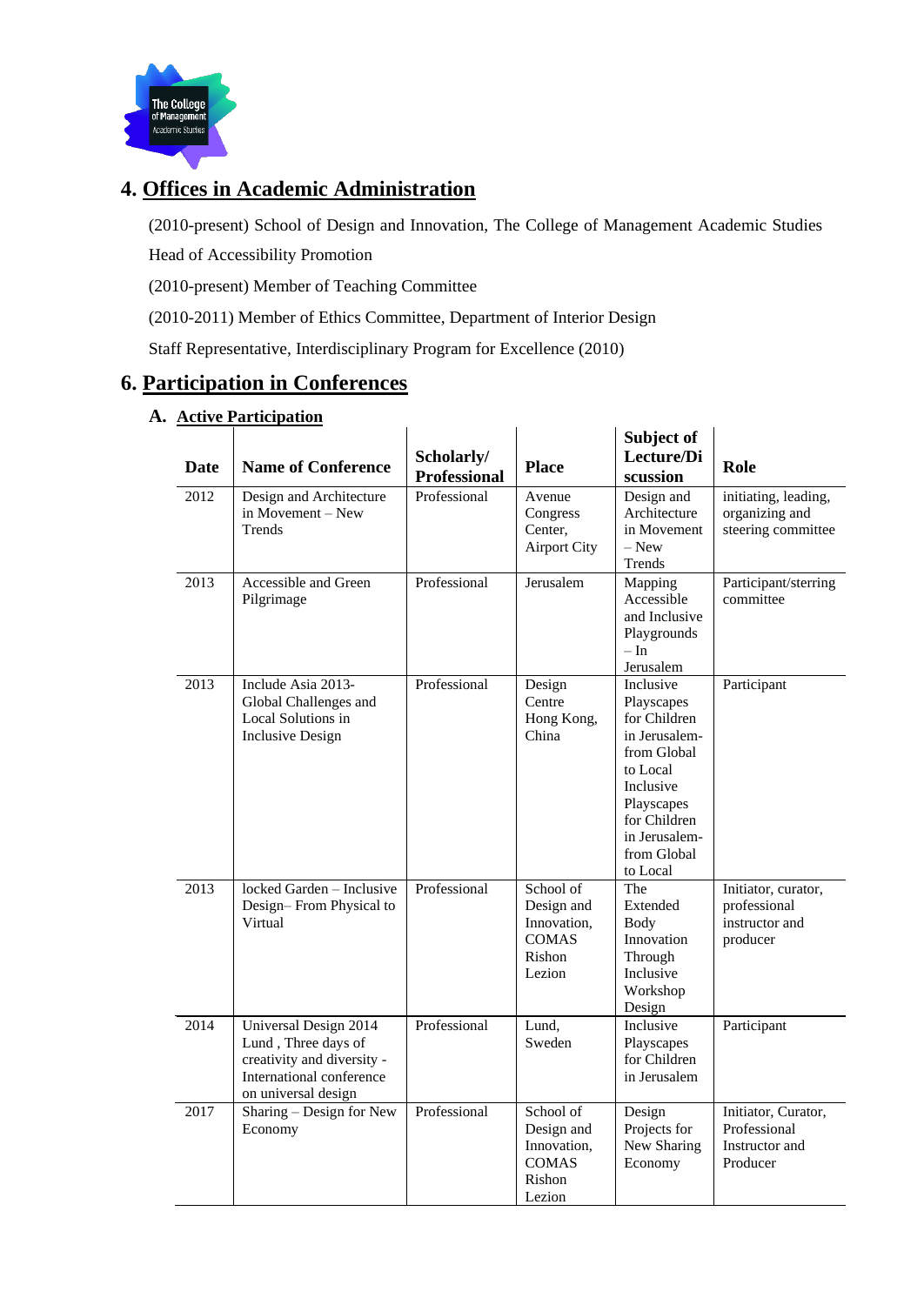

### **B. Organization of Conferences or Sessions**

| Date | Name of<br><b>Conference</b>                                                         | Scholarly/<br><b>Professional</b> | <b>Place</b>                                                                    | Subject of<br><b>Lecture/Discus</b><br>sion                                          | Role                                                                        |
|------|--------------------------------------------------------------------------------------|-----------------------------------|---------------------------------------------------------------------------------|--------------------------------------------------------------------------------------|-----------------------------------------------------------------------------|
| 2013 | interdisciplinary<br>seminar                                                         | Scholarly                         | School of<br>Design and<br>Innovation,<br><b>COMAS</b><br>Rishon Lezion         | The Extended<br><b>Body Innovation</b><br>Through<br>Inclusive<br>Workshop<br>Design | Initiator,<br>curator.<br>professio<br>nal<br>instructor<br>and<br>producer |
| 2013 | "Accessible and Green<br>Pilgrimage"                                                 | Professional                      | <b>YMCA</b><br>Jerusalem                                                        | Mapping<br>Accessible and<br>Inclusive<br>Playgrounds - In<br>Jerusalem"             | Member<br>of<br>professio<br>nal<br>steering<br>committe<br>e               |
| 2016 | "Dzigning the<br>Timeline" An<br>inclusive design<br>project for the elderly,        | Scholarly                         | <b>Biennial</b><br>events for<br>Design and<br>Architecture<br>of<br>Luxembourg |                                                                                      | Member of<br>a<br>professiona<br>1 steering<br>committee                    |
| 2016 | <b>Annual Organization</b><br>Convention for JDC<br>Israel Eshel on the<br>topic of" | Scholarly                         | School of<br>Design and<br>Innovation.<br><b>COMAS</b><br><b>Rishon Lezion</b>  | "A Different<br>Look at Old<br>Age"                                                  | Member of<br>a<br>professiona<br>1 steering<br>committee                    |
| 2017 | graduate project events,<br>2017                                                     | Scholarly                         | School of<br>Design and<br>Innovation,<br><b>COMAS</b><br>Rishon Lezion         | "Sharing - Design<br>for New<br>Economy"                                             | Member of<br>a<br>professiona<br>1 steering<br>committee                    |

# **7. Invited Lectures\ Colloquium Talks**

| <b>Date</b> | <b>Place of Lecture</b>                        | <b>Name of Forum</b>                                 | <b>Presentation/Comments</b> |
|-------------|------------------------------------------------|------------------------------------------------------|------------------------------|
| 2021        | ZOOM                                           | Ot-Haytzuv                                           | Presentation                 |
|             |                                                | Disability and Design                                |                              |
| 2020        | The Hebrew University of Limited Edition:      |                                                      | Presentation                 |
|             | Jerusalem                                      | Disabilities in the Arts,<br>Design and Architecture |                              |
|             |                                                | /Conference in                                       |                              |
|             |                                                | collaboration with                                   |                              |
|             |                                                | Bezalel 2020                                         |                              |
|             |                                                |                                                      |                              |
| 2016        | The Israeli Green Building "Academy Industry"  |                                                      | Presentation                 |
|             | Council, Tel Aviv                              | Meeting"                                             |                              |
| 2014        | Security and Accessibility "Inclusive Design - |                                                      | Presentation                 |

×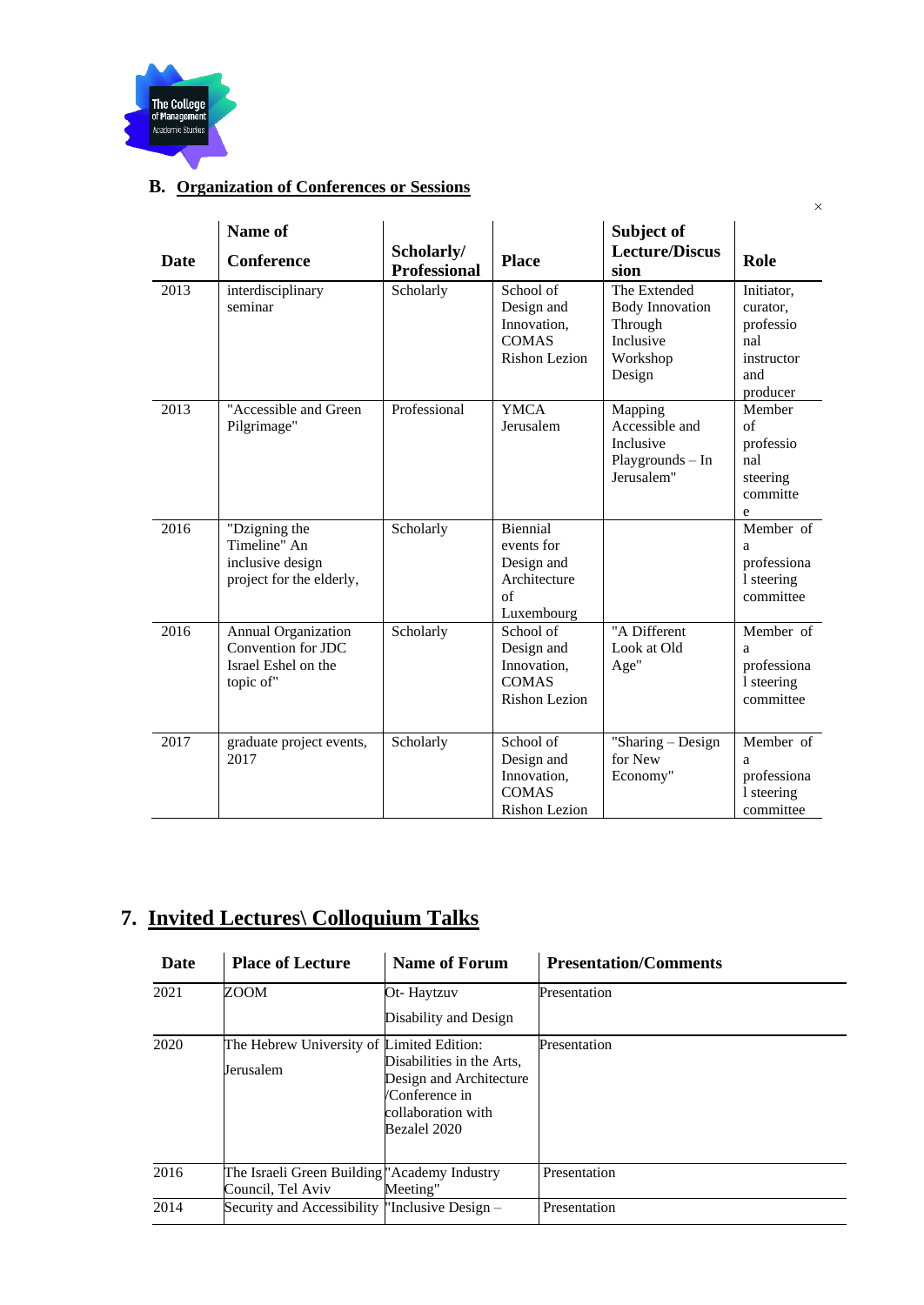

|      | Convention, Efal Seminar Accessible and Inclusive                           |                         |              |
|------|-----------------------------------------------------------------------------|-------------------------|--------------|
|      |                                                                             | Playgrounds in          |              |
|      |                                                                             | Jerusalem"              |              |
| 2014 | Safra Square, Municipality The usive Design in                              |                         | Presentation |
|      | of Jerusalem.                                                               | Jerusalem - Where to?"  |              |
|      | accessibility seminar for                                                   |                         |              |
|      | heads of departments                                                        |                         |              |
| 2014 | Culture Artist Area Media- <sup>"</sup> Locked Garden" as part Presentation |                         |              |
|      | tech Holon and Museum                                                       | of "The Secret Garden – |              |
|      | of Design                                                                   | Disappeared"            |              |

## **10. Teaching**

| Year         | Courbes Funche in Invente Feuil<br><b>Course Name</b>                             | Type   | <b>Degree</b>             | No. of<br><b>Students</b> |
|--------------|-----------------------------------------------------------------------------------|--------|---------------------------|---------------------------|
| 1999-present | Final project studio 4 <sup>th</sup> year                                         | studio | undergraduate 25          |                           |
| 2000-present | Monographic" - "Planning<br>Environments Adapted to People with<br>Special Needs" |        | lecture undergraduate 100 |                           |
| 2021         | Mapping                                                                           |        | lecture graduate          | 40                        |
| 2016         | International final studio                                                        | studio | undergraduate             | $ 10\rangle$              |
| 2013         | <b>From Academics to Practice</b>                                                 | studio | undergraduate 80          |                           |

### **A. Courses Taught in Recent Years**

## **11. Professional Experience**

#### 2000-present Architect, **Design for All**

Office planning and designing projects of different scales, including:

Private houses, modifications for people with special needs, stores and businesses, restaurants, coffee shops, pubs, fast food chains, offices, etc. Planning, managing and filing documents and permits in the plans and construction committees, accompanying and supervising construction. One-on-one consultation for each client, modifying to demands and needs, incorporating planning solutions according to the principles of "inclusive design", offering special ergonomic solutions, attention to assistive technology.

2011-present "The Generous Tree" – Sensorial garden – in collaboration with architect Ariel Blonder under **Include Design.** Outside spaces in "Ilanot" school in Jerusalem for children with special needs (cerebral palsy medium to high). Overall plans for outside spaces at the school including spaces for therapeutical activities (therapeutic incubator, animal assisted therapy, etc.) and spaces for rest and leisure. Sensorial element design for placement in the open space, "The Generous Tree", which offers a sensorial and educational experience and is based on electronic and mechanical elements. The project consists of approximately 800 sqm, donated and run by the Jewish National Fund.

#### **Exhibitions and Competitions**

2020 "Designing Education" Innovative Learning Environment in Jerusalem, curator in collaboration with Shai Id Aloni, final project exhibition, cooperation with the education administration of the Jerusalem Municipality, Museum of Israel Jerusalem, August 2020

2019 Participating in the architect exhibition "House on the Lake", Municipality of Ramat Gan, in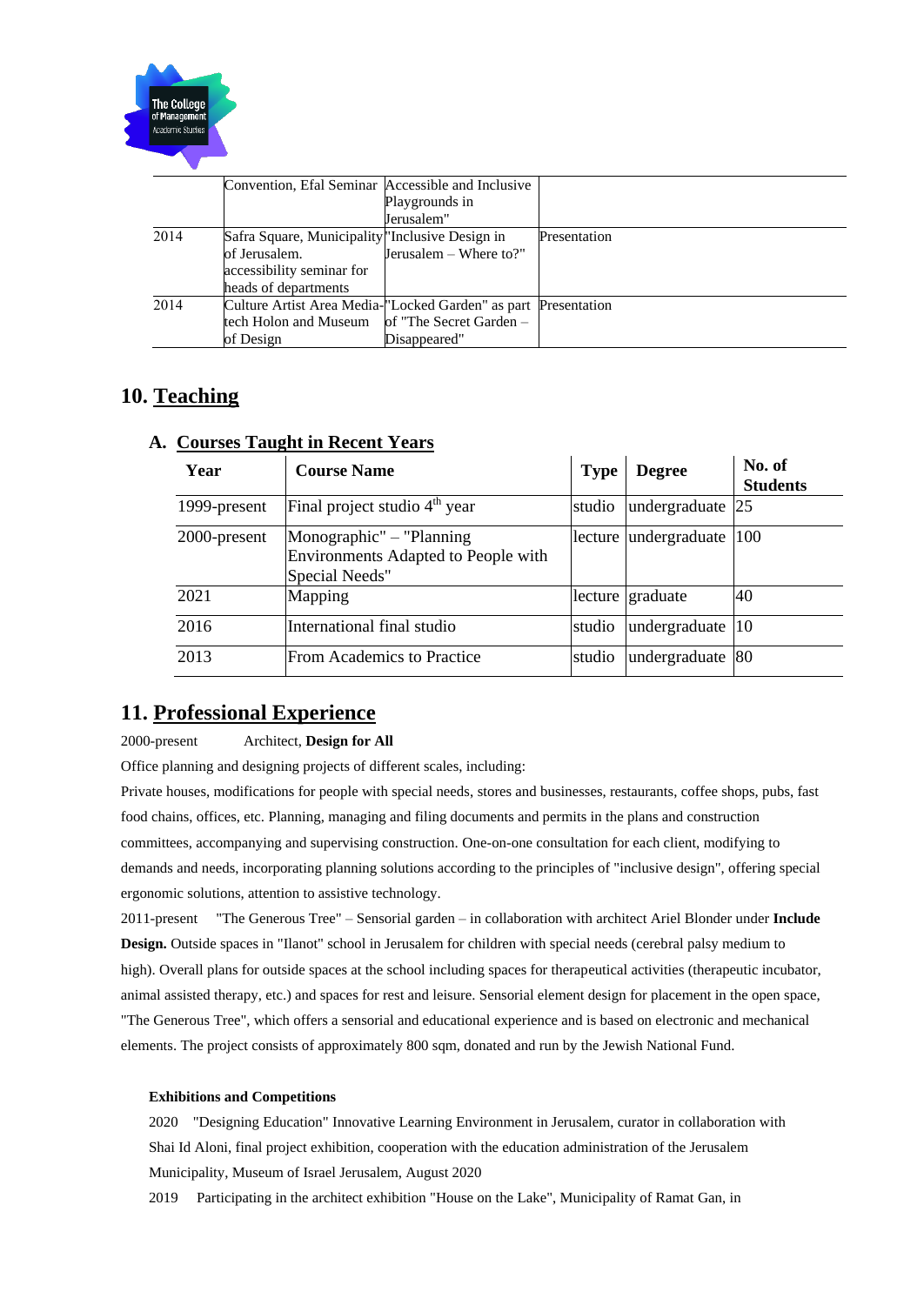

collaboration with Ariel Blonder, Kfir Azulay, Yehosuah Shashua

2018 "Making Space" final exhibition 4th year, curator with Shai Id Aloni, The College of Management. 2016 "Dzigning the Timeline" An inclusive design project for the elderly, collaboration with JDC Israel Eshel and the Servior Luxembourg Company, the Brazilian Embassy and the Ministry of Foreign Affairs, as part of the Biennial events for Design and Architecture of Luxembourg, May 2016

2014 "Cross Generational Moments" exhibition in Knesset Israel, Jerusalem as part of the Family Day Events, collaborating with Knesset member Eilat Nachmias and the JDC Israel Eshel, graphic designer Shimrit Cohen. November 2016 "Designing Time #2" exhibition in the College of Management Academic Studies as part of the Annual Organization Convention for JDC Israel Eshel on the topic of" "A Different Look at Old Age"

April 2014 "Games in the Museum of Design" exhibition in the Museum of Design Holon as part of the Design Week events: "Locked Garden – Accessible and Inclusive Playgrounds in Jerusalem". Collaborating with Carmela Yaakobi Wolak and the head curator of the museum Galit Gaon.

2013 Curator for photography exhibition called "Normal People in Abnormal Situations – Enabling Or Making Harder #2" on the "Accessibility Happening in The Academic Studies" day collaborating with the Student Union and "Access Israel". April 2013

#### 12. **Miscellaneous**

During the last decade Tali led, enormous number of collaborations with industry, municipalities and big companies in Israel and abroad. She also in charge of all the 4th year studio- final projects and curates the final exhibitions since 2012. Among her project exhibitions in Amsterdam, Tel Aviv, Holon, Jerusalem and Luxembourg - in the Biennale for architecture and design 2016 and exhibition at the Knesset (Israeli Parliament).

Her academic research on all levels reinforces her functional applied practice in which she works and promotes a practical and academic design agenda for "designing of the other". Her belief is "Design for the Extern, innovate for the Mainstream".